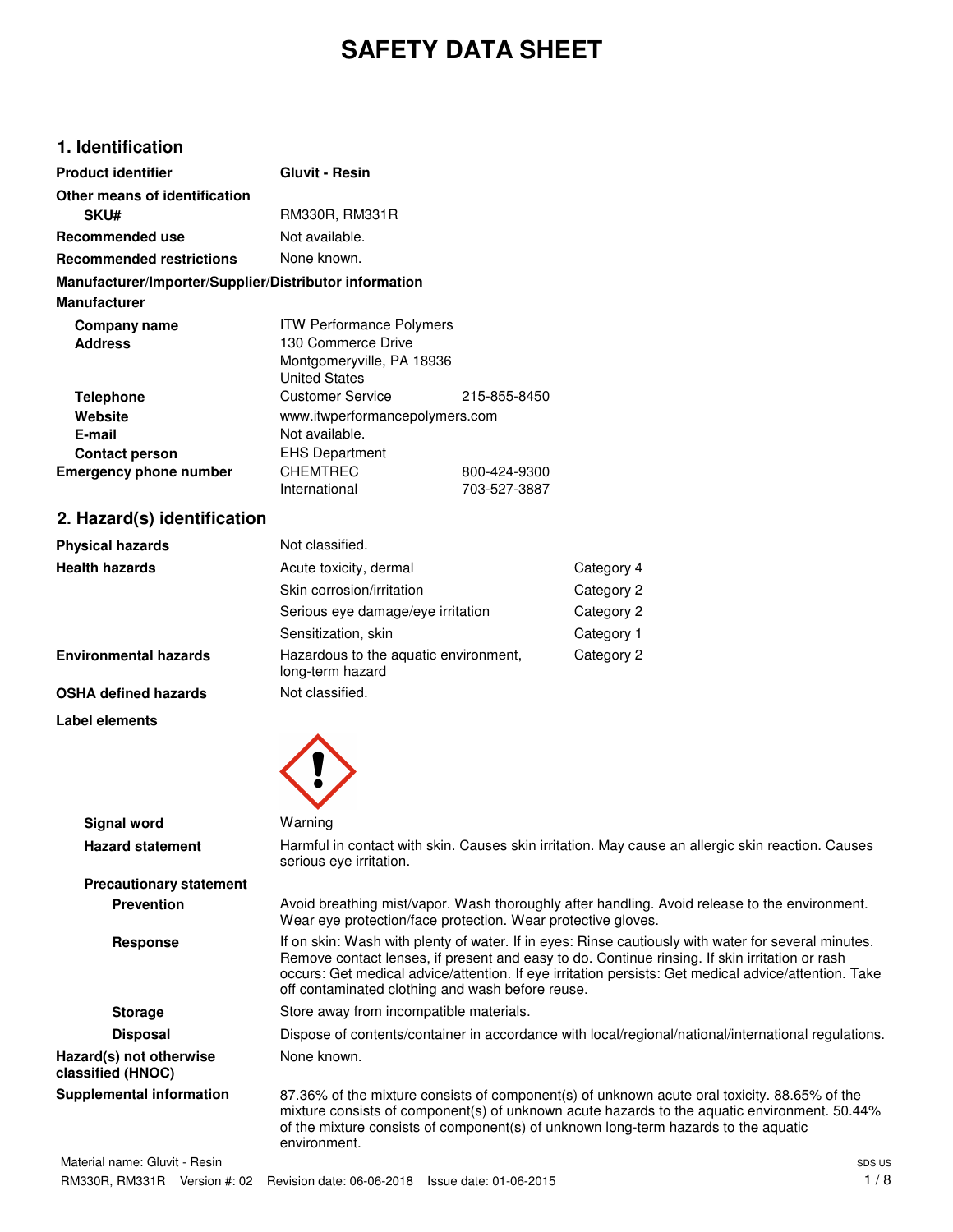## **3. Composition/information on ingredients**

#### **Mixtures**

| <b>Chemical name</b>                                                                               | Common name and synonyms | <b>CAS number</b> | %         |
|----------------------------------------------------------------------------------------------------|--------------------------|-------------------|-----------|
| Crystalline SiO2 (Quartz)                                                                          |                          | 14808-60-7        | $30 - 60$ |
| Epoxy Resin:--reaction Product Of<br>Bisphenol A And Epichlorohydrin<br>(refer To Epichlorohydrin) |                          | 25068-38-6        | $30 - 60$ |
| ALKYL (C8-C10) GLYCIDYL<br><b>ETHER</b>                                                            |                          | 68609-96-1        | $5 - 10$  |
| Diacetone Alcohol                                                                                  |                          | 123-42-2          | 1 - 5     |
| Other components below reportable levels                                                           |                          |                   | < 15      |

\*Designates that a specific chemical identity and/or percentage of composition has been withheld as a trade secret.

#### **4. First-aid measures**

| <b>Inhalation</b>                                                            | Move to fresh air. Call a physician if symptoms develop or persist.                                                                                                                                                                                                              |
|------------------------------------------------------------------------------|----------------------------------------------------------------------------------------------------------------------------------------------------------------------------------------------------------------------------------------------------------------------------------|
| <b>Skin contact</b>                                                          | Remove contaminated clothing immediately and wash skin with soap and water. Get medical<br>advice/attention if you feel unwell. In case of eczema or other skin disorders: Seek medical<br>attention and take along these instructions. Wash contaminated clothing before reuse. |
| Eye contact                                                                  | Immediately flush eyes with plenty of water for at least 15 minutes. Remove contact lenses, if<br>present and easy to do. Continue rinsing. Get medical attention if irritation develops and persists.                                                                           |
| Ingestion                                                                    | Rinse mouth. Get medical advice/attention if you feel unwell.                                                                                                                                                                                                                    |
| <b>Most important</b><br>symptoms/effects, acute and<br>delayed              | Severe eye irritation. Symptoms may include stinging, tearing, redness, swelling, and blurred<br>vision. Skin irritation. May cause redness and pain. May cause an allergic skin reaction. Dermatitis.<br>Rash.                                                                  |
| Indication of immediate<br>medical attention and special<br>treatment needed | Provide general supportive measures and treat symptomatically. Keep victim warm. Keep victim<br>under observation. Symptoms may be delayed.                                                                                                                                      |
| <b>General information</b>                                                   | Ensure that medical personnel are aware of the material(s) involved, and take precautions to<br>protect themselves. Show this safety data sheet to the doctor in attendance. Wash contaminated<br>clothing before reuse.                                                         |
| 5. Fire-fighting measures                                                    |                                                                                                                                                                                                                                                                                  |
| Suitable extinguishing media                                                 | Water fog. Foam. Dry chemical powder. Carbon dioxide (CO2).                                                                                                                                                                                                                      |
| Unsuitable extinguishing<br>media                                            | Do not use water jet as an extinguisher, as this will spread the fire.                                                                                                                                                                                                           |

**Specific hazards arising from** During fire, gases hazardous to health may be formed.

**Special protective equipment** Self-contained breathing apparatus and full protective clothing must be worn in case of fire.

**Fire fighting** Move containers from fire area if you can do so without risk.

**Specific methods** Use standard firefighting procedures and consider the hazards of other involved materials. General fire hazards **No unusual fire or explosion hazards noted.** 

## **6. Accidental release measures**

**and precautions for firefighters**

**equipment/instructions**

**the chemical**

| Personal precautions,<br>protective equipment and<br>emergency procedures | Keep unnecessary personnel away. Keep people away from and upwind of spill/leak. Wear<br>appropriate protective equipment and clothing during clean-up. Avoid breathing mist/vapor. Do not<br>touch damaged containers or spilled material unless wearing appropriate protective clothing.<br>Ensure adequate ventilation. Local authorities should be advised if significant spillages cannot be<br>contained. For personal protection, see section 8 of the SDS. |
|---------------------------------------------------------------------------|--------------------------------------------------------------------------------------------------------------------------------------------------------------------------------------------------------------------------------------------------------------------------------------------------------------------------------------------------------------------------------------------------------------------------------------------------------------------|
| Methods and materials for<br>containment and cleaning up                  | Prevent entry into waterways, sewer, basements or confined areas.<br>Large Spills: Stop the flow of material, if this is without risk. Dike the spilled material, where this is<br>possible. Absorb in vermiculite, dry sand or earth and place into containers. Following product<br>recovery, flush area with water.                                                                                                                                             |
|                                                                           | Small Spills: Wipe up with absorbent material (e.g. cloth, fleece). Clean surface thoroughly to<br>remove residual contamination.                                                                                                                                                                                                                                                                                                                                  |
|                                                                           | Never return spills to original containers for re-use. For waste disposal, see section 13 of the SDS.                                                                                                                                                                                                                                                                                                                                                              |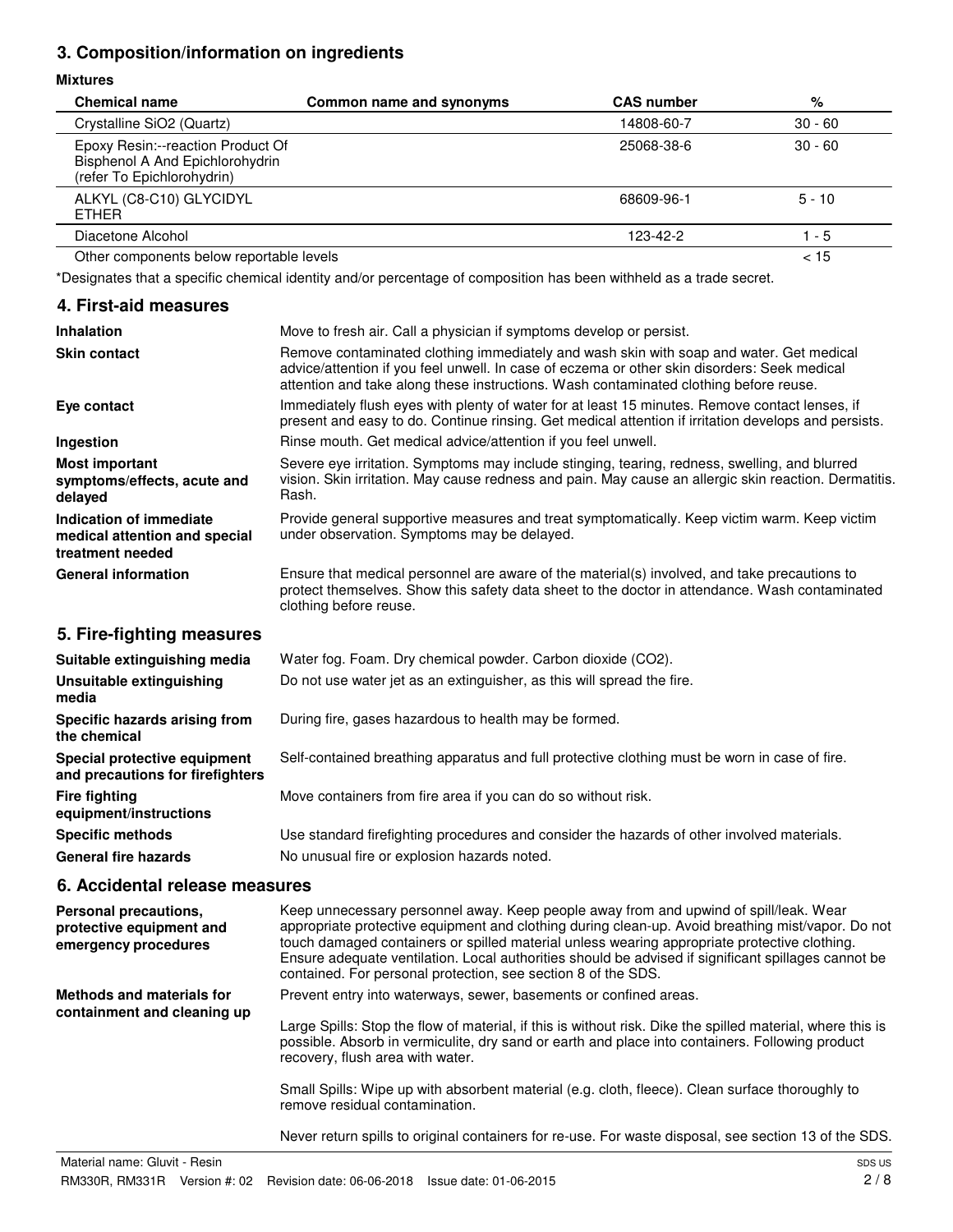Avoid release to the environment. Inform appropriate managerial or supervisory personnel of all environmental releases. Prevent further leakage or spillage if safe to do so. Avoid discharge into drains, water courses or onto the ground.

## **7. Handling and storage**

Avoid contact with eyes, skin, and clothing. Avoid prolonged exposure. When using, do not eat, drink or smoke. Provide adequate ventilation. Wear appropriate personal protective equipment. Wash hands thoroughly after handling. Avoid release to the environment. Wash contaminated clothing before reuse. Observe good industrial hygiene practices. **Precautions for safe handling**

Store in tightly closed container. Store away from incompatible materials (see Section 10 of the SDS). **Conditions for safe storage, including any incompatibilities**

#### **8. Exposure controls/personal protection**

#### **Occupational exposure limits**

The following constituents are the only constituents of the product which have a PEL, TLV or other recommended exposure limit. At this time, the other constituents have no known exposure limits.

| <b>Components</b>                             | US. OSHA Table Z-1 Limits for Air Contaminants (29 CFR 1910.1000)<br>Type                                                                                                                                                                                                                                                                                                                                                                            | Value            | Form                 |
|-----------------------------------------------|------------------------------------------------------------------------------------------------------------------------------------------------------------------------------------------------------------------------------------------------------------------------------------------------------------------------------------------------------------------------------------------------------------------------------------------------------|------------------|----------------------|
| Crystalline SiO2 (Quartz)<br>(CAS 14808-60-7) | PEL                                                                                                                                                                                                                                                                                                                                                                                                                                                  | $0.05$ mg/m $3$  | Respirable dust.     |
| Diacetone Alcohol (CAS<br>123-42-2)           | PEL                                                                                                                                                                                                                                                                                                                                                                                                                                                  | $240$ mg/m $3$   |                      |
|                                               |                                                                                                                                                                                                                                                                                                                                                                                                                                                      | 50 ppm           |                      |
| US. OSHA Table Z-3 (29 CFR 1910.1000)         |                                                                                                                                                                                                                                                                                                                                                                                                                                                      | <b>Value</b>     | Form                 |
| <b>Components</b>                             | <b>Type</b>                                                                                                                                                                                                                                                                                                                                                                                                                                          |                  |                      |
| Crystalline SiO2 (Quartz)<br>(CAS 14808-60-7) | <b>TWA</b>                                                                                                                                                                                                                                                                                                                                                                                                                                           | $0.1$ mg/m3      | Respirable.          |
|                                               |                                                                                                                                                                                                                                                                                                                                                                                                                                                      | 2.4 mppcf        | Respirable.          |
| <b>US. ACGIH Threshold Limit Values</b>       |                                                                                                                                                                                                                                                                                                                                                                                                                                                      |                  |                      |
| <b>Components</b>                             | Type                                                                                                                                                                                                                                                                                                                                                                                                                                                 | Value            | Form                 |
| Crystalline SiO2 (Quartz)<br>(CAS 14808-60-7) | <b>TWA</b>                                                                                                                                                                                                                                                                                                                                                                                                                                           | $0.025$ mg/m $3$ | Respirable fraction. |
| Diacetone Alcohol (CAS<br>$123 - 42 - 2$      | <b>TWA</b>                                                                                                                                                                                                                                                                                                                                                                                                                                           | 50 ppm           |                      |
| US. NIOSH: Pocket Guide to Chemical Hazards   |                                                                                                                                                                                                                                                                                                                                                                                                                                                      |                  |                      |
| <b>Components</b>                             | Type                                                                                                                                                                                                                                                                                                                                                                                                                                                 | <b>Value</b>     | Form                 |
| Crystalline SiO2 (Quartz)<br>(CAS 14808-60-7) | <b>TWA</b>                                                                                                                                                                                                                                                                                                                                                                                                                                           | $0.05$ mg/m3     | Respirable dust.     |
| Diacetone Alcohol (CAS<br>123-42-2)           | <b>TWA</b>                                                                                                                                                                                                                                                                                                                                                                                                                                           | 240 mg/m3        |                      |
|                                               |                                                                                                                                                                                                                                                                                                                                                                                                                                                      | 50 ppm           |                      |
| <b>Biological limit values</b>                | No biological exposure limits noted for the ingredient(s).                                                                                                                                                                                                                                                                                                                                                                                           |                  |                      |
| Appropriate engineering<br>controls           | Good general ventilation (typically 10 air changes per hour) should be used. Ventilation rates<br>should be matched to conditions. If applicable, use process enclosures, local exhaust ventilation,<br>or other engineering controls to maintain airborne levels below recommended exposure limits. If<br>exposure limits have not been established, maintain airborne levels to an acceptable level. Provide<br>eyewash station and safety shower. |                  |                      |
|                                               | Individual protection measures, such as personal protective equipment                                                                                                                                                                                                                                                                                                                                                                                |                  |                      |
| Eye/face protection                           | Face shield is recommended. Wear safety glasses with side shields (or goggles).                                                                                                                                                                                                                                                                                                                                                                      |                  |                      |
| <b>Skin protection</b>                        |                                                                                                                                                                                                                                                                                                                                                                                                                                                      |                  |                      |
| <b>Hand protection</b>                        | Wear appropriate chemical resistant gloves.                                                                                                                                                                                                                                                                                                                                                                                                          |                  |                      |
| Other                                         | Wear appropriate chemical resistant clothing. Use of an impervious apron is recommended.                                                                                                                                                                                                                                                                                                                                                             |                  |                      |
| <b>Respiratory protection</b>                 | In case of insufficient ventilation, wear suitable respiratory equipment.                                                                                                                                                                                                                                                                                                                                                                            |                  |                      |
| <b>Thermal hazards</b>                        | Wear appropriate thermal protective clothing, when necessary.                                                                                                                                                                                                                                                                                                                                                                                        |                  |                      |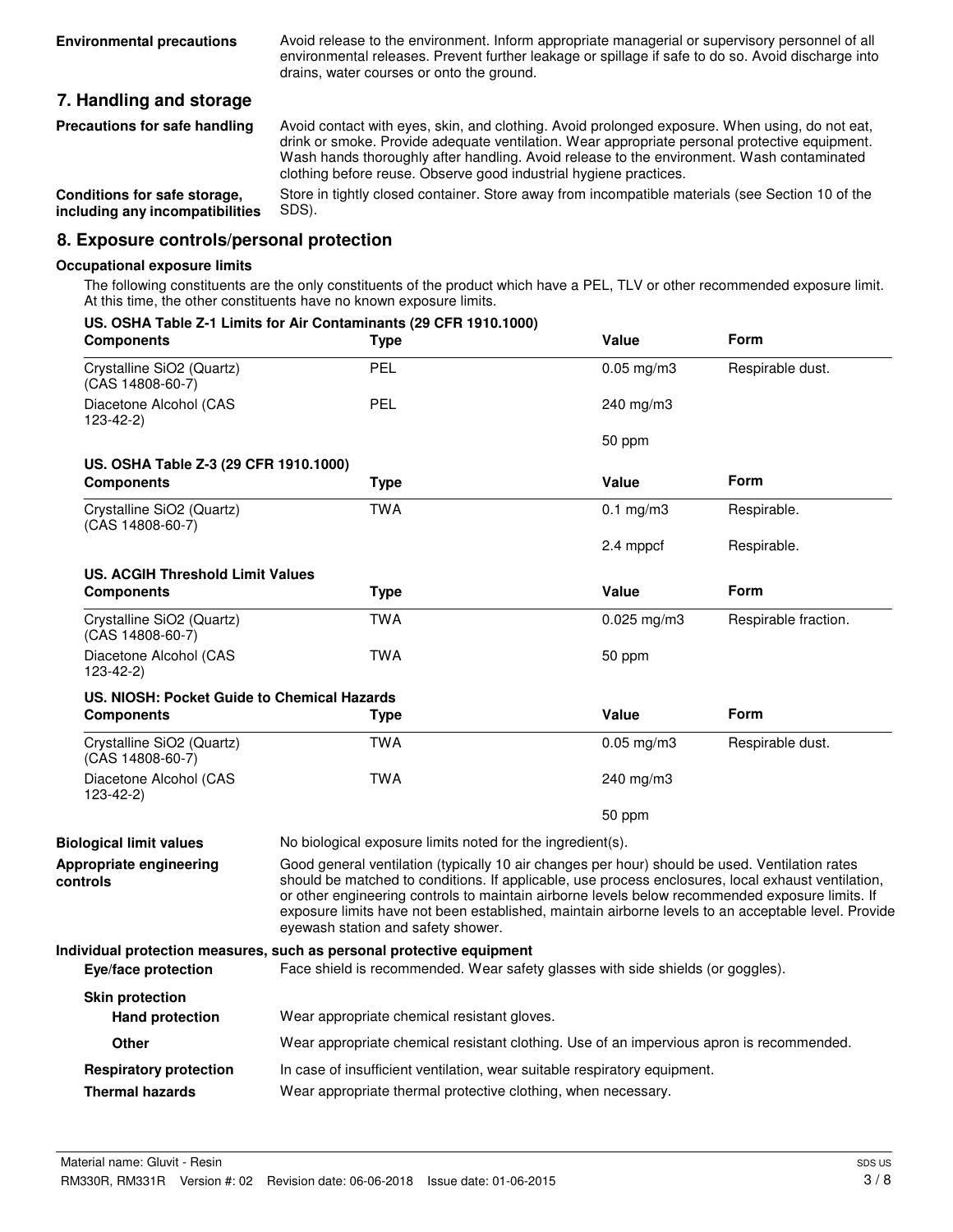Always observe good personal hygiene measures, such as washing after handling the material and before eating, drinking, and/or smoking. Routinely wash work clothing and protective equipment to remove contaminants. Contaminated work clothing should not be allowed out of the workplace.

## **9. Physical and chemical properties**

| Appearance                                        | Liquid.                                                                                                                    |
|---------------------------------------------------|----------------------------------------------------------------------------------------------------------------------------|
| <b>Physical state</b>                             | Liquid.                                                                                                                    |
| <b>Form</b>                                       | Liquid.                                                                                                                    |
| Color                                             | Amber                                                                                                                      |
| Odor                                              | Slight.                                                                                                                    |
| <b>Odor threshold</b>                             | Not available.                                                                                                             |
| рH                                                | Not available.                                                                                                             |
| <b>Melting point/freezing point</b>               | Not available.                                                                                                             |
| Initial boiling point and boiling<br>range        | $> 500 °F$ ( $> 260 °C$ )                                                                                                  |
| <b>Flash point</b>                                | > 400.0 °F (> 204.4 °C) Pensky-Martens Closed Cup                                                                          |
| <b>Evaporation rate</b>                           | Not available.                                                                                                             |
| Flammability (solid, gas)                         | Not applicable.                                                                                                            |
| Upper/lower flammability or explosive limits      |                                                                                                                            |
| <b>Flammability limit - lower</b><br>(%)          | Not available.                                                                                                             |
| <b>Flammability limit - upper</b><br>(%)          | Not available.                                                                                                             |
| Explosive limit - lower (%)                       | Not available.                                                                                                             |
| Explosive limit - upper (%)                       | Not available.                                                                                                             |
| Vapor pressure                                    | Not available.                                                                                                             |
| <b>Vapor density</b>                              | Not available.                                                                                                             |
| <b>Relative density</b>                           | Not available.                                                                                                             |
| Solubility(ies)                                   |                                                                                                                            |
| Solubility (water)                                | Not available.                                                                                                             |
| <b>Partition coefficient</b><br>(n-octanol/water) | Not available.                                                                                                             |
| <b>Auto-ignition temperature</b>                  | Not available.                                                                                                             |
| <b>Decomposition temperature</b>                  | Not available.                                                                                                             |
| <b>Viscosity</b>                                  | Not available.                                                                                                             |
| <b>Other information</b>                          |                                                                                                                            |
| <b>Density</b>                                    | $1.47$ g/cm3                                                                                                               |
| <b>Explosive properties</b>                       | Not explosive.                                                                                                             |
| <b>Flammability class</b>                         | Combustible IIIB estimated                                                                                                 |
| <b>Oxidizing properties</b>                       | Not oxidizing.                                                                                                             |
| <b>Specific gravity</b>                           | 1.47                                                                                                                       |
| 10. Stability and reactivity                      |                                                                                                                            |
| Reactivity                                        | The product is stable and non-reactive under normal conditions of use, storage and transport.                              |
| <b>Chemical stability</b>                         | Material is stable under normal conditions.                                                                                |
| <b>Possibility of hazardous</b><br>reactions      | No dangerous reaction known under conditions of normal use.                                                                |
| <b>Conditions to avoid</b>                        | Keep away from heat, hot surfaces, sparks, open flames and other ignition sources. Contact with<br>incompatible materials. |
| Incompatible materials                            | Strong oxidizing agents.                                                                                                   |
| <b>Hazardous decomposition</b>                    | No hazardous decomposition products are known.                                                                             |

**products**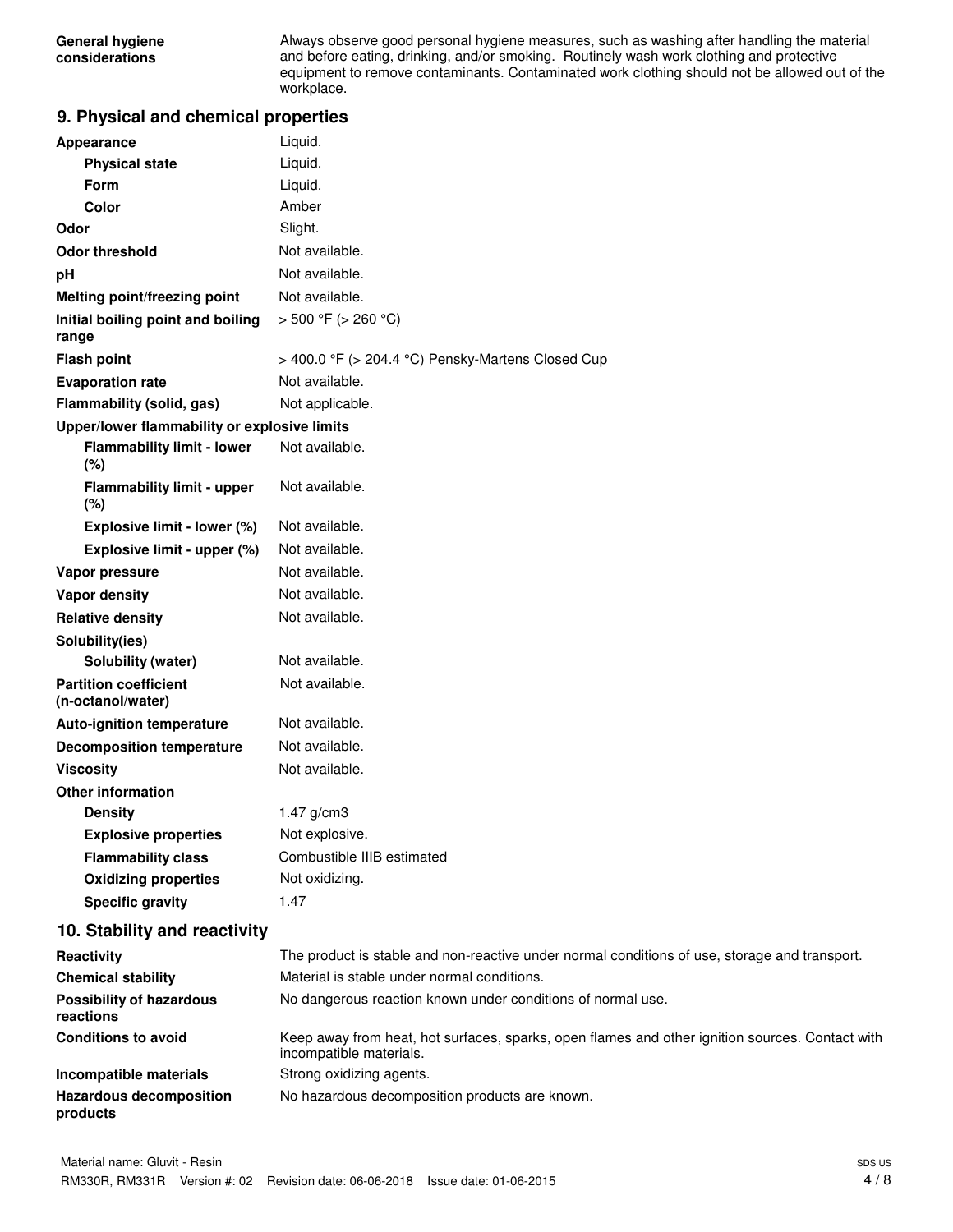# **11. Toxicological information**

#### **Information on likely routes of exposure**

| <b>Inhalation</b>                                                      | Prolonged inhalation may be harmful.                                                                                |                                                                                                                                                                                                                                                                                             |  |
|------------------------------------------------------------------------|---------------------------------------------------------------------------------------------------------------------|---------------------------------------------------------------------------------------------------------------------------------------------------------------------------------------------------------------------------------------------------------------------------------------------|--|
| <b>Skin contact</b>                                                    | Harmful in contact with skin. Causes skin irritation. May cause an allergic skin reaction.                          |                                                                                                                                                                                                                                                                                             |  |
| Eye contact                                                            | Causes serious eye irritation.                                                                                      |                                                                                                                                                                                                                                                                                             |  |
|                                                                        | Expected to be a low ingestion hazard.                                                                              |                                                                                                                                                                                                                                                                                             |  |
| Ingestion<br>Symptoms related to the                                   | Severe eye irritation. Symptoms may include stinging, tearing, redness, swelling, and blurred                       |                                                                                                                                                                                                                                                                                             |  |
| physical, chemical and<br>toxicological characteristics                | Dermatitis, Rash.                                                                                                   | vision. Skin irritation. May cause redness and pain. May cause an allergic skin reaction.                                                                                                                                                                                                   |  |
| Information on toxicological effects                                   |                                                                                                                     |                                                                                                                                                                                                                                                                                             |  |
| <b>Acute toxicity</b>                                                  | Harmful in contact with skin.                                                                                       |                                                                                                                                                                                                                                                                                             |  |
| <b>Components</b>                                                      | <b>Species</b>                                                                                                      | <b>Test Results</b>                                                                                                                                                                                                                                                                         |  |
| Diacetone Alcohol (CAS 123-42-2)                                       |                                                                                                                     |                                                                                                                                                                                                                                                                                             |  |
| <u>Acute</u>                                                           |                                                                                                                     |                                                                                                                                                                                                                                                                                             |  |
| Oral                                                                   |                                                                                                                     |                                                                                                                                                                                                                                                                                             |  |
| LD50                                                                   | Rat                                                                                                                 | 4 g/kg                                                                                                                                                                                                                                                                                      |  |
| <b>Skin corrosion/irritation</b>                                       | Causes skin irritation.                                                                                             |                                                                                                                                                                                                                                                                                             |  |
| Serious eye damage/eye<br><i>irritation</i>                            | Causes serious eye irritation.                                                                                      |                                                                                                                                                                                                                                                                                             |  |
| Respiratory or skin sensitization                                      |                                                                                                                     |                                                                                                                                                                                                                                                                                             |  |
| <b>Respiratory sensitization</b>                                       | Not a respiratory sensitizer.                                                                                       |                                                                                                                                                                                                                                                                                             |  |
| <b>Skin sensitization</b>                                              | May cause an allergic skin reaction.                                                                                |                                                                                                                                                                                                                                                                                             |  |
| Germ cell mutagenicity                                                 | No data available to indicate product or any components present at greater than 0.1% are<br>mutagenic or genotoxic. |                                                                                                                                                                                                                                                                                             |  |
| Carcinogenicity                                                        | Not classifiable as to carcinogenicity to humans.                                                                   |                                                                                                                                                                                                                                                                                             |  |
|                                                                        | <b>IARC Monographs. Overall Evaluation of Carcinogenicity</b>                                                       |                                                                                                                                                                                                                                                                                             |  |
| Crystalline SiO2 (Quartz) (CAS 14808-60-7)                             | OSHA Specifically Regulated Substances (29 CFR 1910.1001-1052)                                                      | 1 Carcinogenic to humans.                                                                                                                                                                                                                                                                   |  |
| Crystalline SiO2 (Quartz) (CAS 14808-60-7)                             |                                                                                                                     | Cancer                                                                                                                                                                                                                                                                                      |  |
|                                                                        | US. National Toxicology Program (NTP) Report on Carcinogens                                                         |                                                                                                                                                                                                                                                                                             |  |
| Crystalline SiO2 (Quartz) (CAS 14808-60-7)                             |                                                                                                                     | Known To Be Human Carcinogen.                                                                                                                                                                                                                                                               |  |
| <b>Reproductive toxicity</b>                                           |                                                                                                                     | This product is not expected to cause reproductive or developmental effects.                                                                                                                                                                                                                |  |
| Specific target organ toxicity -<br>single exposure                    | Not classified.                                                                                                     |                                                                                                                                                                                                                                                                                             |  |
| Specific target organ toxicity -<br>repeated exposure                  | Not classified.                                                                                                     |                                                                                                                                                                                                                                                                                             |  |
| <b>Aspiration hazard</b>                                               | Not an aspiration hazard.                                                                                           |                                                                                                                                                                                                                                                                                             |  |
| <b>Chronic effects</b>                                                 | None known.                                                                                                         |                                                                                                                                                                                                                                                                                             |  |
| 12. Ecological information                                             |                                                                                                                     |                                                                                                                                                                                                                                                                                             |  |
| <b>Ecotoxicity</b>                                                     | Toxic to aquatic life with long lasting effects.                                                                    |                                                                                                                                                                                                                                                                                             |  |
| Persistence and degradability                                          |                                                                                                                     | No data is available on the degradability of any ingredients in the mixture.                                                                                                                                                                                                                |  |
| <b>Bioaccumulative potential</b>                                       |                                                                                                                     |                                                                                                                                                                                                                                                                                             |  |
| Partition coefficient n-octanol / water (log Kow)<br>Diacetone Alcohol |                                                                                                                     | $-0.098$                                                                                                                                                                                                                                                                                    |  |
| <b>Mobility in soil</b>                                                | No data available.                                                                                                  |                                                                                                                                                                                                                                                                                             |  |
| Other adverse effects                                                  |                                                                                                                     | No other adverse environmental effects (e.g. ozone depletion, photochemical ozone creation<br>potential, endocrine disruption, global warming potential) are expected from this component.                                                                                                  |  |
| 13. Disposal considerations                                            |                                                                                                                     |                                                                                                                                                                                                                                                                                             |  |
| <b>Disposal instructions</b>                                           | local/regional/national/international regulations.                                                                  | Collect and reclaim or dispose in sealed containers at licensed waste disposal site. Do not allow<br>this material to drain into sewers/water supplies. Do not contaminate ponds, waterways or ditches<br>with chemical or used container. Dispose of contents/container in accordance with |  |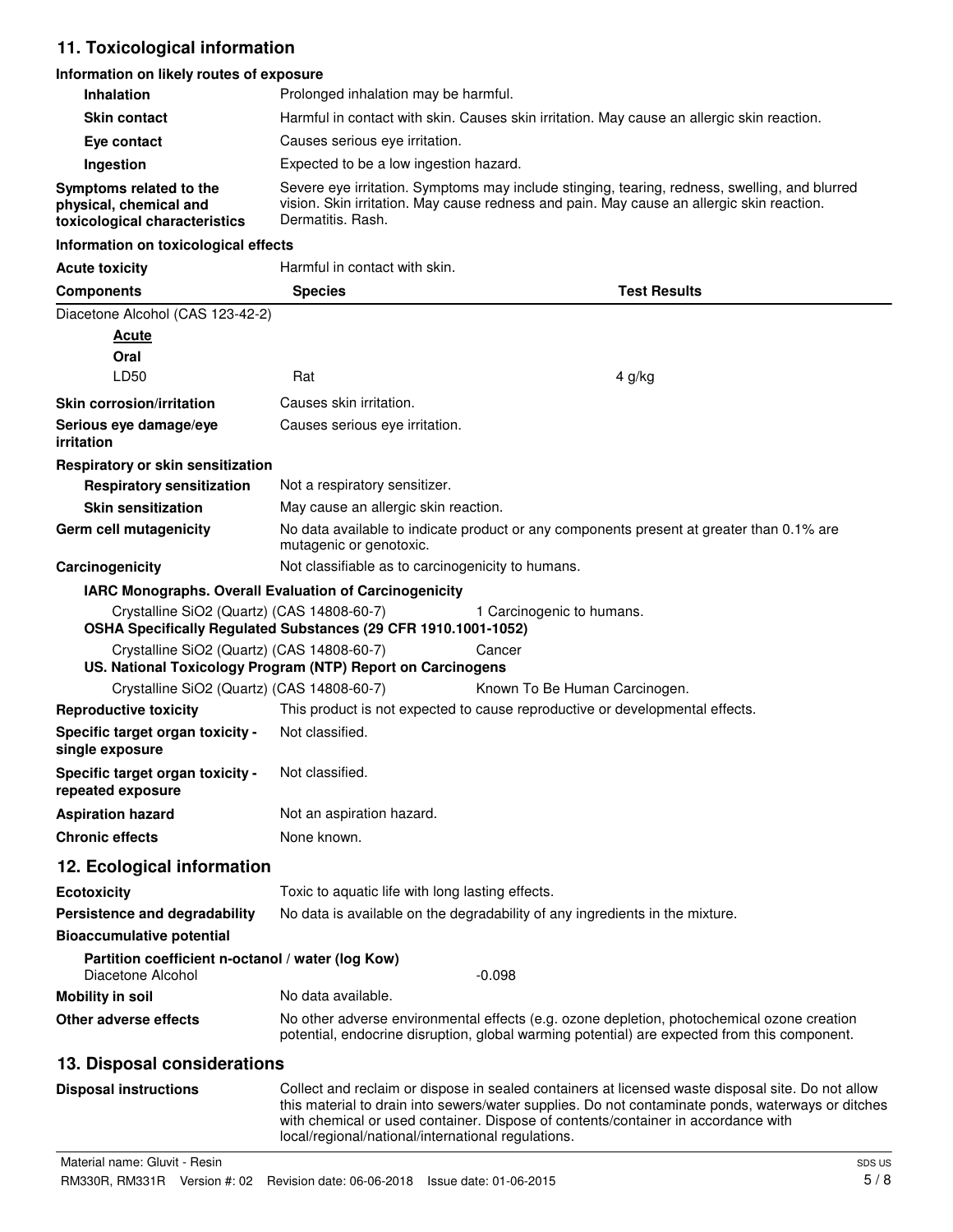| Local disposal regulations               | Dispose in accordance with all applicable regulations.                                                                                                                                                                 |
|------------------------------------------|------------------------------------------------------------------------------------------------------------------------------------------------------------------------------------------------------------------------|
| Hazardous waste code                     | The waste code should be assigned in discussion between the user, the producer and the waste<br>disposal company.                                                                                                      |
| Waste from residues / unused<br>products | Dispose of in accordance with local regulations. Empty containers or liners may retain some<br>product residues. This material and its container must be disposed of in a safe manner (see:<br>Disposal instructions). |
| <b>Contaminated packaging</b>            | Since emptied containers may retain product residue, follow label warnings even after container is<br>emptied. Empty containers should be taken to an approved waste handling site for recycling or<br>disposal.       |

# **14. Transport information**

#### **DOT**

Not regulated as dangerous goods.

#### **IATA**

| UN number                                                                      | <b>UN3082</b>                                                                                        |
|--------------------------------------------------------------------------------|------------------------------------------------------------------------------------------------------|
| UN proper shipping name                                                        | Environmentally hazardous substance, liquid, n.o.s. (Epoxy Resin)                                    |
| Transport hazard class(es)                                                     |                                                                                                      |
| <b>Class</b>                                                                   | 9                                                                                                    |
| <b>Subsidiary risk</b>                                                         |                                                                                                      |
| Packing group                                                                  | Ш                                                                                                    |
| <b>Environmental hazards</b>                                                   | Yes                                                                                                  |
| <b>ERG Code</b>                                                                | 91                                                                                                   |
|                                                                                | Special precautions for user Read safety instructions, SDS and emergency procedures before handling. |
| Other information                                                              |                                                                                                      |
| Passenger and cargo<br>aircraft                                                | Allowed with restrictions.                                                                           |
| Cargo aircraft only                                                            | Allowed with restrictions.                                                                           |
| <b>IMDG</b>                                                                    |                                                                                                      |
| <b>UN number</b>                                                               | <b>UN3082</b>                                                                                        |
| UN proper shipping name                                                        | ENVIRONMENTALLY HAZARDOUS SUBSTANCE, LIQUID, N.O.S. (Epoxy Resin), MARINE<br><b>POLLUTANT</b>        |
| Transport hazard class(es)                                                     |                                                                                                      |
| <b>Class</b>                                                                   | 9                                                                                                    |
| <b>Subsidiary risk</b>                                                         |                                                                                                      |
| Packing group                                                                  | Ш                                                                                                    |
| <b>Environmental hazards</b>                                                   |                                                                                                      |
| <b>Marine pollutant</b>                                                        | Yes                                                                                                  |
| <b>EmS</b>                                                                     | $F-A. S-F$                                                                                           |
|                                                                                | Special precautions for user Read safety instructions, SDS and emergency procedures before handling. |
| Transport in bulk according to<br>Annex II of MARPOL 73/78 and<br>the IBC Code | Not established.                                                                                     |
| .                                                                              |                                                                                                      |

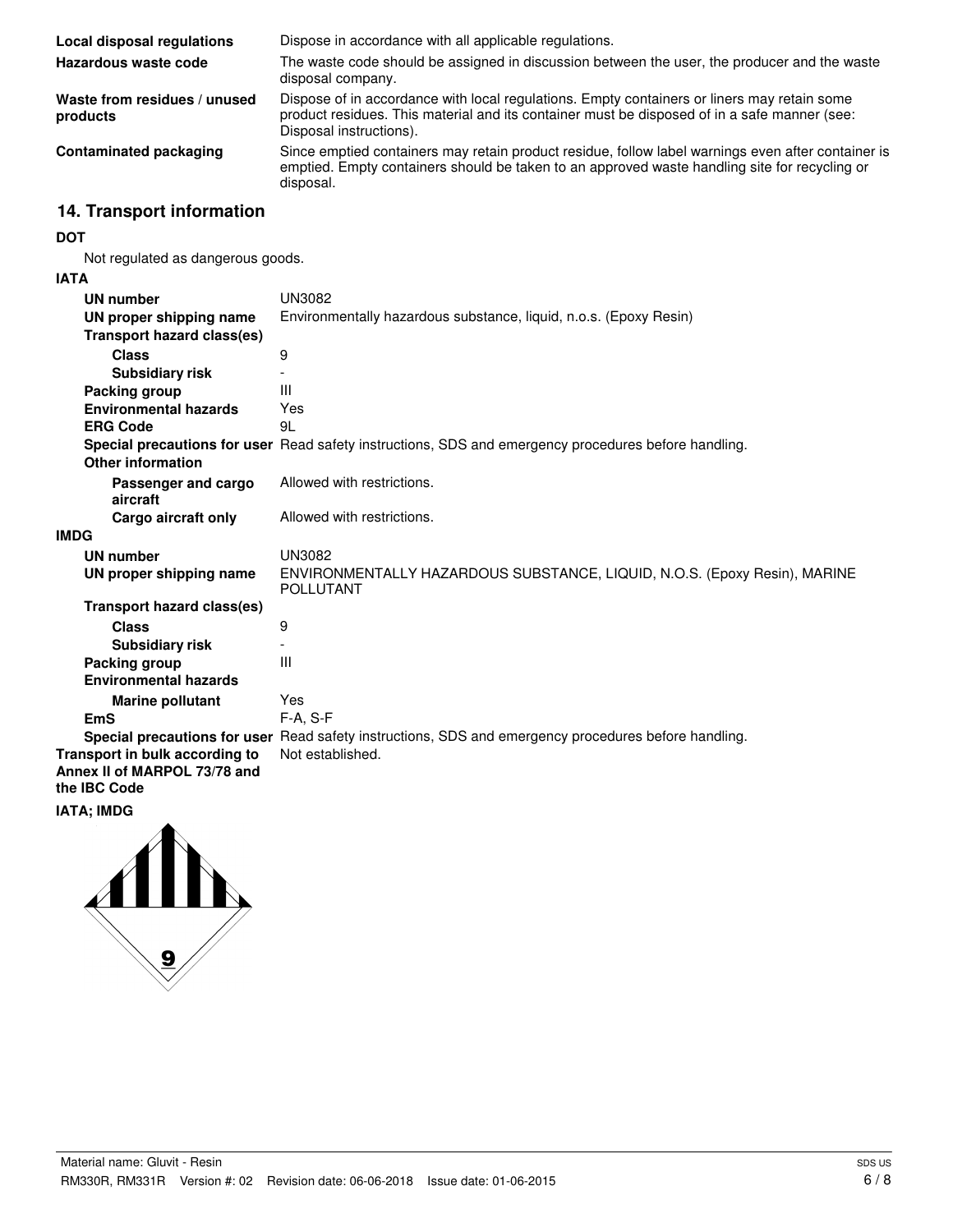#### **Marine pollutant**



**General information** IMDG Regulated Marine Pollutant.

## **15. Regulatory information**

|  | US federal regulations |  |
|--|------------------------|--|
|  |                        |  |

This product is a "Hazardous Chemical" as defined by the OSHA Hazard Communication Standard, 29 CFR 1910.1200.

#### **TSCA Section 12(b) Export Notification (40 CFR 707, Subpt. D)**

Not regulated. **CERCLA Hazardous Substance List (40 CFR 302.4)**

Not listed.

**SARA 304 Emergency release notification**

Not regulated.

#### **OSHA Specifically Regulated Substances (29 CFR 1910.1001-1052)**

Crystalline SiO2 (Quartz) (CAS 14808-60-7) Cancer

lung effects immune system effects kidney effects

#### **Superfund Amendments and Reauthorization Act of 1986 (SARA)**

| <b>SARA 302 Extremely hazardous substance</b><br>Not listed. |                                                                                                                                                     |
|--------------------------------------------------------------|-----------------------------------------------------------------------------------------------------------------------------------------------------|
| SARA 311/312 Hazardous<br>chemical                           | Yes                                                                                                                                                 |
| <b>Classified hazard</b><br>categories                       | Acute toxicity (any route of exposure)<br>Skin corrosion or irritation<br>Serious eye damage or eye irritation<br>Respiratory or skin sensitization |
| <b>BA 646 (TBI    </b>                                       |                                                                                                                                                     |

## **SARA 313 (TRI reporting)**

Not regulated.

#### **Other federal regulations**

**Clean Air Act (CAA) Section 112 Hazardous Air Pollutants (HAPs) List**

Not regulated.

**Clean Air Act (CAA) Section 112(r) Accidental Release Prevention (40 CFR 68.130)**

Not regulated.

**Safe Drinking Water Act** Not regulated. **(SDWA)**

#### **US state regulations**

#### **California Proposition 65**



WARNING: This product can expose you to chemicals including Crystalline SiO2 (Quartz), which is known to the State of California to cause cancer. For more information go to www.P65Warnings.ca.gov.

#### **California Proposition 65 - CRT: Listed date/Carcinogenic substance**

| Crystalline SiO2 (Quartz) (CAS 14808-60-7) | Listed: October 1, 1988   |
|--------------------------------------------|---------------------------|
| Ethyl Benzene (CAS 100-41-4)               | Listed: June 11, 2004     |
| Titanium Dioxide (CAS 13463-67-7)          | Listed: September 2, 2011 |

**US. California. Candidate Chemicals List. Safer Consumer Products Regulations (Cal. Code Regs, tit. 22, 69502.3, subd. (a))**

Crystalline SiO2 (Quartz) (CAS 14808-60-7)